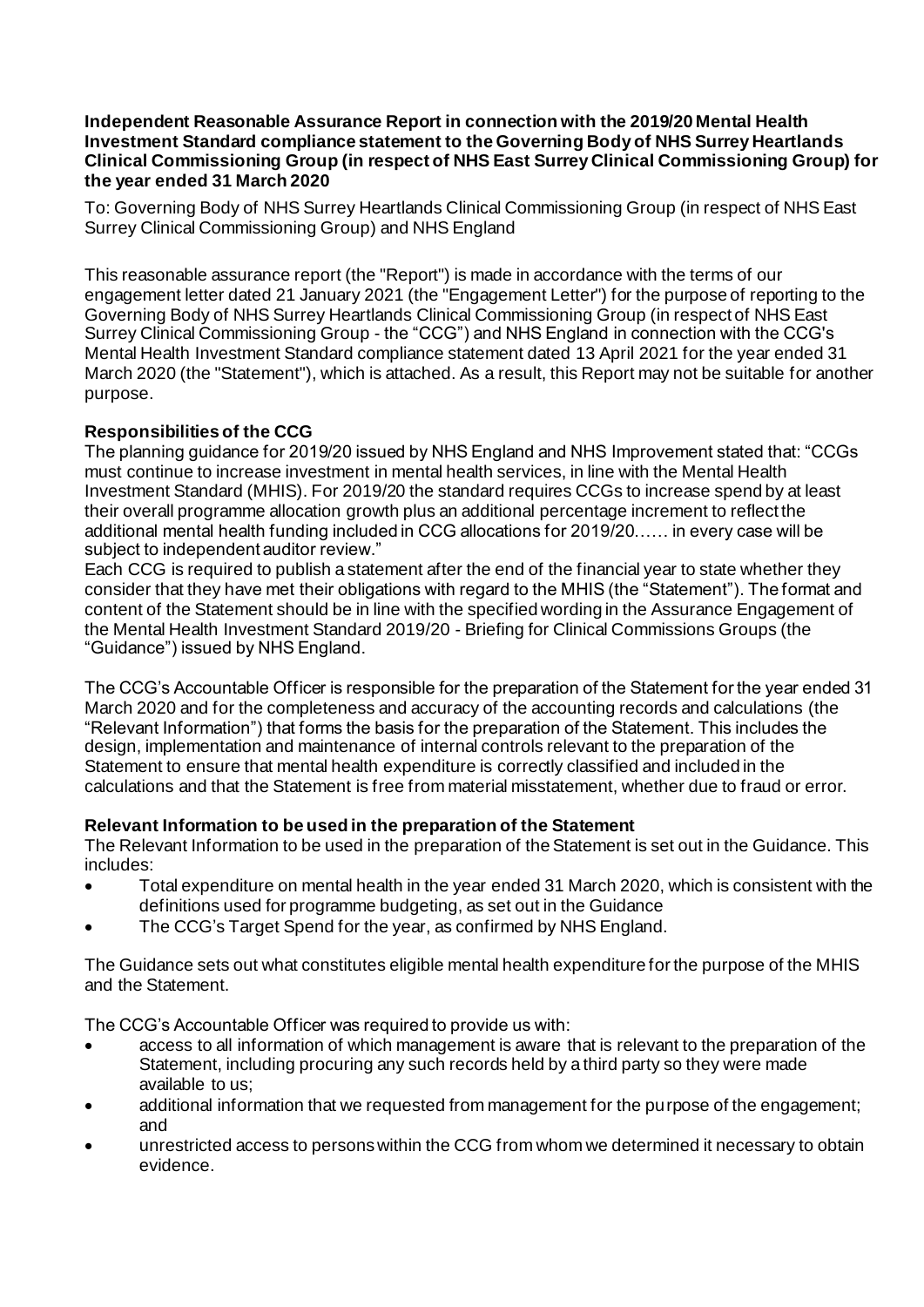## **Practitioner's responsibilities**

Our responsibilities are to express a conclusion on the accompanying Statement. We conducted our engagement in accordance with International Standard on Assurance Engagements (ISAE) 3000 (Revised), *Assurance engagements other than audits or reviews of historical financial information*. ISAE 3000 (Revised) requires us to form an opinion as to whether the Statement has been properly prepared, in all material respects, in accordance with the Criteria set out in the Guidance.

We apply International Standard on Quality Control 1 and accordingly maintain a comprehensive system of quality control including documented policies and procedures regarding compliance with ethical requirements, professional standards and applicable legal and regulatory requirements.

We have complied with the independence and other ethical requirements of the Code of Ethics for Professional Accountants issued by the International Ethics Standards Board for Accountants which is founded on fundamental principles of integrity, objectivity, professional competence and due care, confidentiality and professional behaviour.

For the purpose of the engagement we have been provided by the CCG with a copy of their draft MHIS compliance statement showing the CCG's eligible MHIS expenditure and its Target Spend for 2019/20, together with a more detailed expenditure summary. The Accountable Officer of the CCG remain solely responsible for the Statement.

We performed a reasonable assurance engagement as defined in ISAE 3000 (Revised). The objective of a reasonable assurance engagement is to perform such procedures on a sample basis as to obtain information and explanations which we consider necessary in order to provide us with sufficient appropriate evidence to express a positive conclusion on the Statement.

A summary of the work that we performed is as follows:

- Ascertained the method of compilation of the Statement and the MHIS expenditure figures on which it is based;
- Considered the internal controls applied by the CCG over the preparation of the Statement and the MHIS expenditure figures, and evaluated the design of those controls relevant to the engagement to determine whether they had been implemented;
- Identified and assessed the risks of material misstatement in the Mental Health Investment Standard compliance statement as a basis for designing and performing procedures to respond to the assessed risks;
- Verified the total 2019/20 spend to supporting calculations; and that it is equal or above the target spend as provided by NHS England.
- Carried out testing on the mental health expenditure included in the Statement and supporting expenditure summary to check whether it met the definition of mental health expenditure properly incurred, as set out in the Guidance.
- Verified the factual accuracy of the compliance statement based on the procedures set out above

We have examined the records of the CCG, performing such procedures on a sample basis so as to obtain information and explanations which we considered necessary having regard to the Guidance issued by NHS England and received such explanations from the management of the CCG in order to provide us with sufficient appropriate evidence to form our conclusion on the Statement.

The scope of our testing covered the total MHIS expenditure included in the Statement only and does not cover the reporting of spend against individual service lines in the expenditure summary.